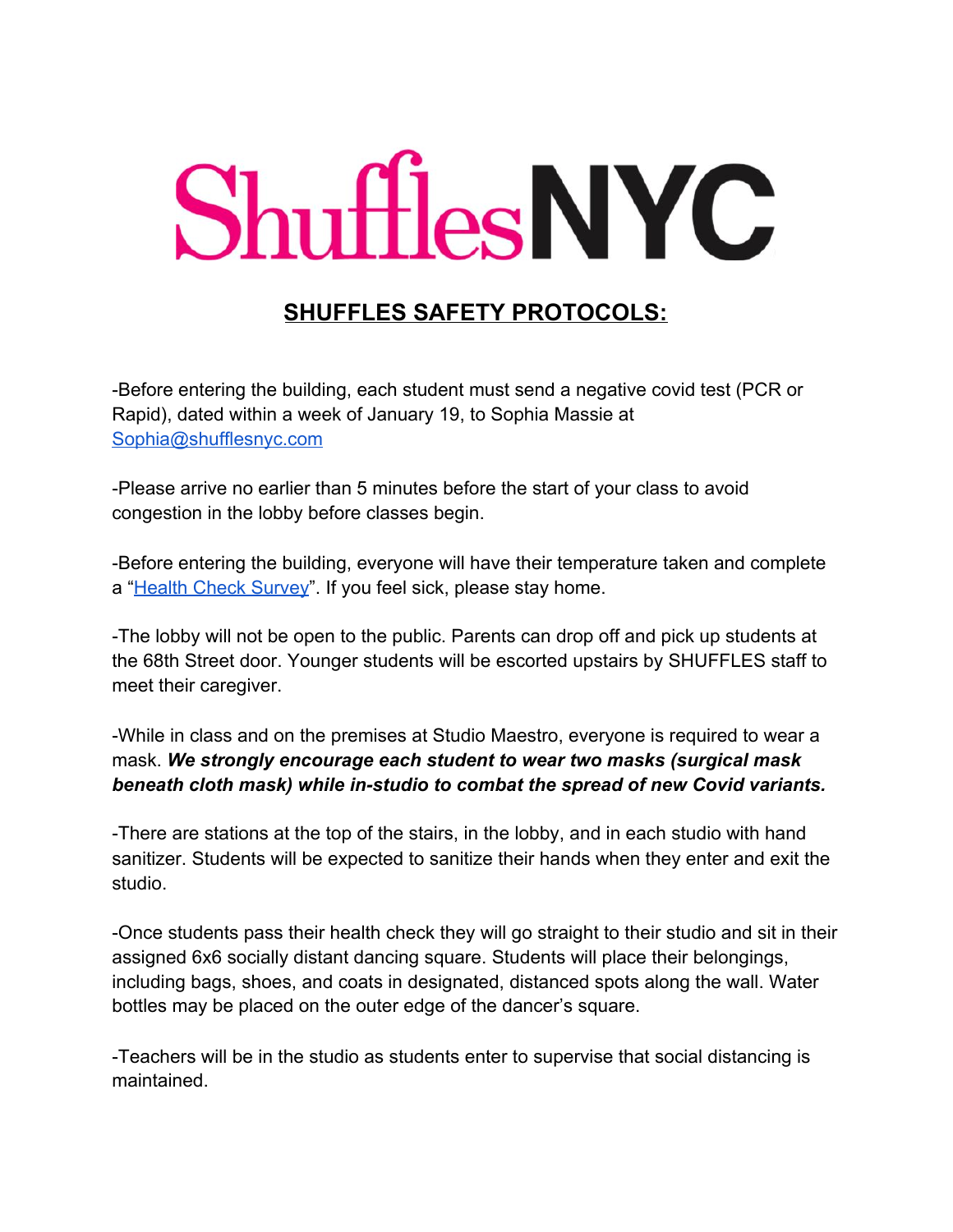-Drinking fountains will not be open. Please bring a full water bottle with a straw to class. Students can drink water through a straw, under their mask. SHUFFLES will also have paper straws available to students.

-Dressing rooms will not be open; please arrive for your SHUFFLES classes already dressed in uniform. Bathrooms will be open to one person at a time.

-Students will not be permitted to wait in the lobby between classes. If this directly affects your child's schedule, please reach out to Gail and Tatum at [studiomanager@shufflesnyc.com](mailto:studiomanager@shufflesnyc.com) to discuss options.

- Any/All singing must be done while wearing a mask as well as a face shield. \*Shuffles will provide one face shield for every student & teacher. If a child wishes to sing in class, they must bring their shield to be worn with their mask. If lost, a replacement shield will be *\$5.*

-Private voice lessons will remain online. Private dance lessons may be scheduled in the studio or online.

-Capacity in each studio will be restricted to avoid crowding and specific dancing locations will be marked on the floor to adhere to social distancing guidelines. If your class size exceeds the new recommended physical capacity guidelines, you may be asked to rotate weekly between the studio and the online class format. Capacities are as follows:

-Studio 1: 10 people (including teachers & pianists) -Studio 2: 18 people (including teachers & pianists) -Studio 3: 4 people (including teachers, pods/privates only) -Due to social distancing, the Classroom will not be available to rent.

## -**All classes will be offered both in the studio and online.**

-Teachers will Zoom from the studio and provide equal attention and time to students in the classroom and those taking via Zoom.

-The studio facilities are cleaned nightly and deep-cleaned/sanitized weekly.

*-Studio Maestro installed new state recommended HEPA air filtration systems along with new fans on the upper sides of each wall to boost outside air flow.*

-If your student attends a school that has closed for any amount of time due to an outbreak of Covid-19, please notify us immediately at [studiomanager@shufflesnyc.com](mailto:studiomanager@shufflesnyc.com).